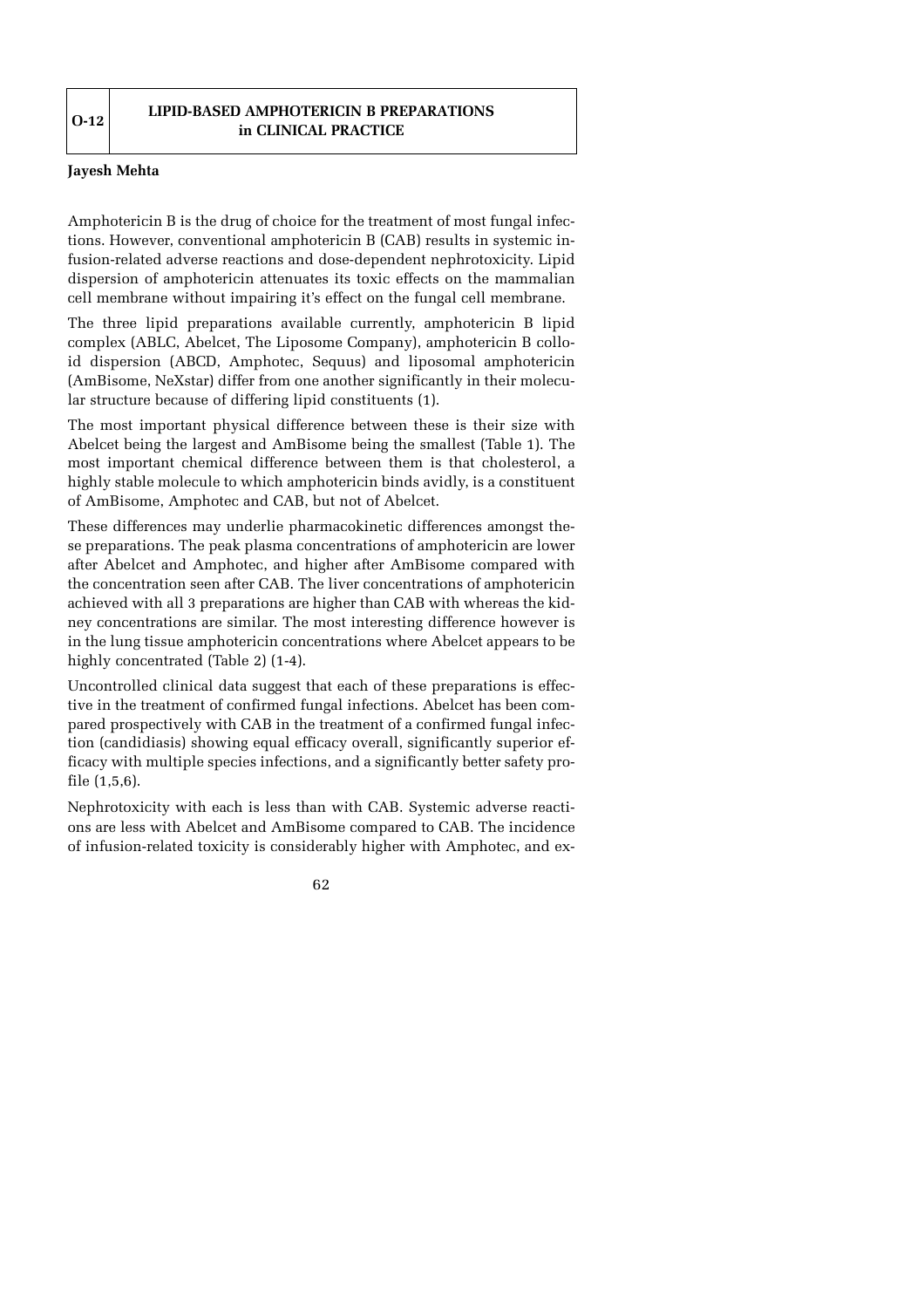**Table 1. Size of the currently available lipid-based amphotericin compounds**

| <b>Formulation</b> | Particle size                    | Relative size |
|--------------------|----------------------------------|---------------|
| Abelcet            | $2-5 \mu (2000-5000 \text{ nm})$ | $25 - 62.5X$  |
| Amphotec           | $122 \text{ nm}$ (+/- 48 nm)     | $1 - 2X$      |
| AmBisome           | 80 nm                            |               |

**Table 2. Pharmacokinetic characteristics of the currently available lipid-based amphotericin compounds which may affect their efficacy against pulmonary fungal infections**

|                    | Lung concentration compared  |  |
|--------------------|------------------------------|--|
| <b>Formulation</b> | to conventional amphotericin |  |
| Abelcet            | Higher                       |  |
| Amphotec           | Similar                      |  |
| AmBisome           | Similar                      |  |

ceeded that seen with CAB in one blinded study (7). The incidence of nephrotoxicity and infusion-related toxicity is higher with Abelcet than with AmBisome in but not significant enough to result in higher treatment discontinuation rates with Abelcet (8,9) except in one study (10). The latter was a toxicity/safety study (10) with a relatively low threhold for discontinuing the study drug which may account for the differences. The incidence of hepatotoxicity is significantly higher with AmBisome than with Abelcet (8).

Abelcet and AmBisome have been compared to each other in three studies; two prospective (8,10) and one retrospective (9). The efficacy of Abelcet was better than AmBisome in two studies (8,9) (Statistically significant in one despite higher AmBisome doses (8)). The two drugs were comparable in the third, which was designed to evaluate safety rather than efficacy (10).

All three preparations are considerably more expensive than CAB with the cost of AmBisome being approximately double that of the other two. The choice of the preparation to use should be based on efficacy, toxicity which may impair treatment delivery, and cost.

The use of these preparations needs to be explored earlier in the course of the illness when the performance status and organ function have not been compromised significantly and there may be a chance of improving survival.

63